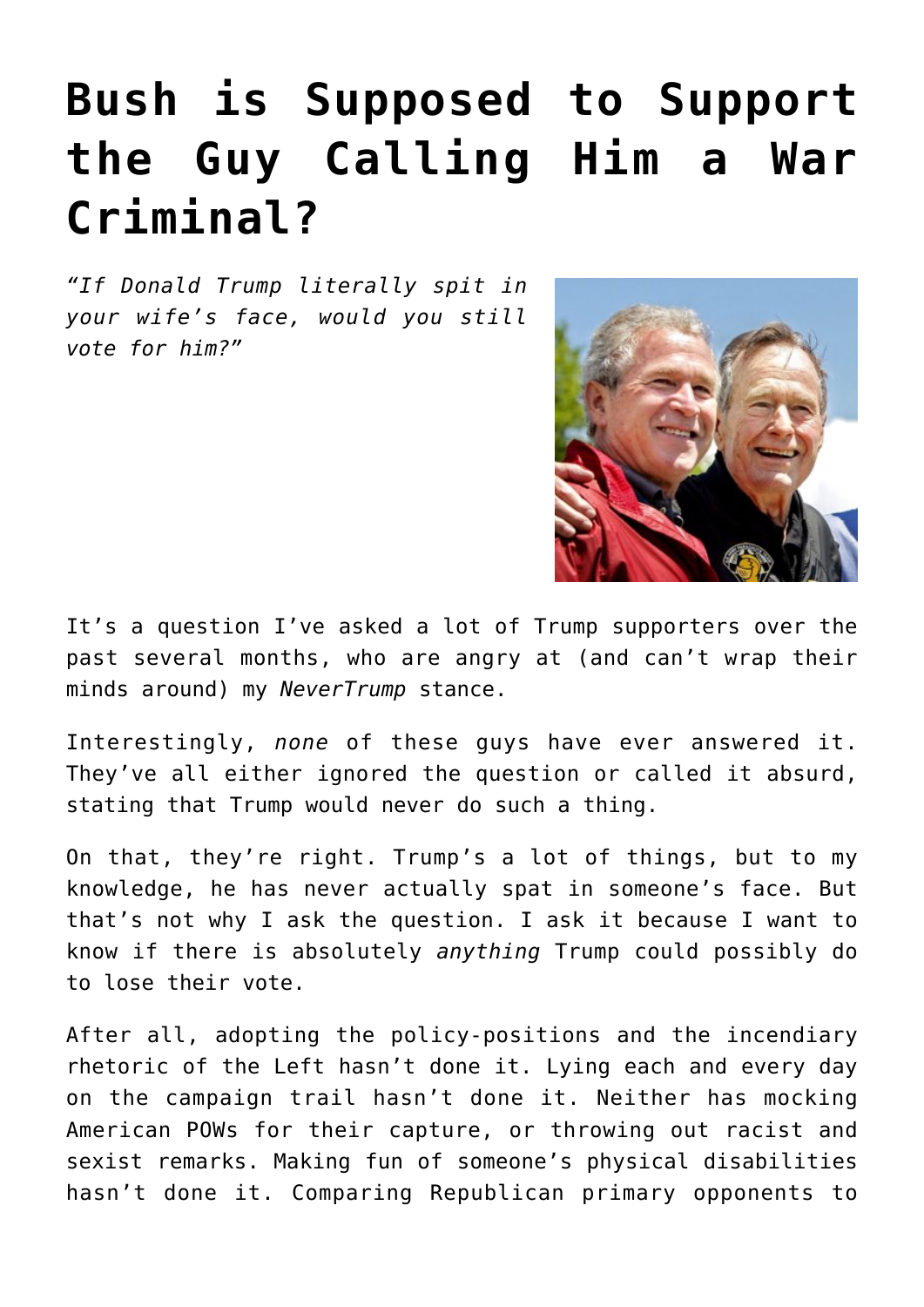child molesters, and linking their fathers to the JFK assassination hasn't done it. Conning Trump University students out of their money hasn't done it. Even multiple allegations of sexual assault have largely resulted in the turning of a blind eye.

Why have all of these things been ruled acceptable? It's because the Right and a lot of independents have deemed Trump to be the lesser of two evils in this election. Believe me, I understand that sentiment.

Yet, when you narrow down the argument about Trump's conduct, and put it in the most personal of terms (as I have with my question), even somewhat reluctant supporters can't bring themselves to address it. It's because they know that their honest answer to the question would be "no." Anyone with any shred of dignity has a *line* that can't be crossed, and a man spitting in their spouse's face would be it.

Once a Trump supporter acknowledges the existence of this line, it becomes harder for them to deride those who say that Trump has already crossed theirs, with his *real-life* offenses.

Unfortunately, that level of self-examination doesn't fly with much of this crowd. If you're a conservative or a Republican, and you're not supporting Trump, you're called a RINO, a cuck, a traitor, an establishment-elite, a narcissist, and yes…even a liberal.

On the receiving end of a lot of this tribal anger, especially over the past few days, has been the Bush family. It was [recently reported,](http://www.foxnews.com/politics/2016/11/03/bushes-abandon-trump-but-hes-running-against-gop-brand-not-just-clinton.html) based on some public speculation from George P. Bush (George W. Bush's nephew), that the 41st and 43rd American presidents (both Republicans) will likely not be voting for this year's GOP nominee.

Of course, we learned of the elder Bush's preference toward Hillary Clinton a few weeks ago, when Kathleen Kennedy Townsend spilled the beans on social media.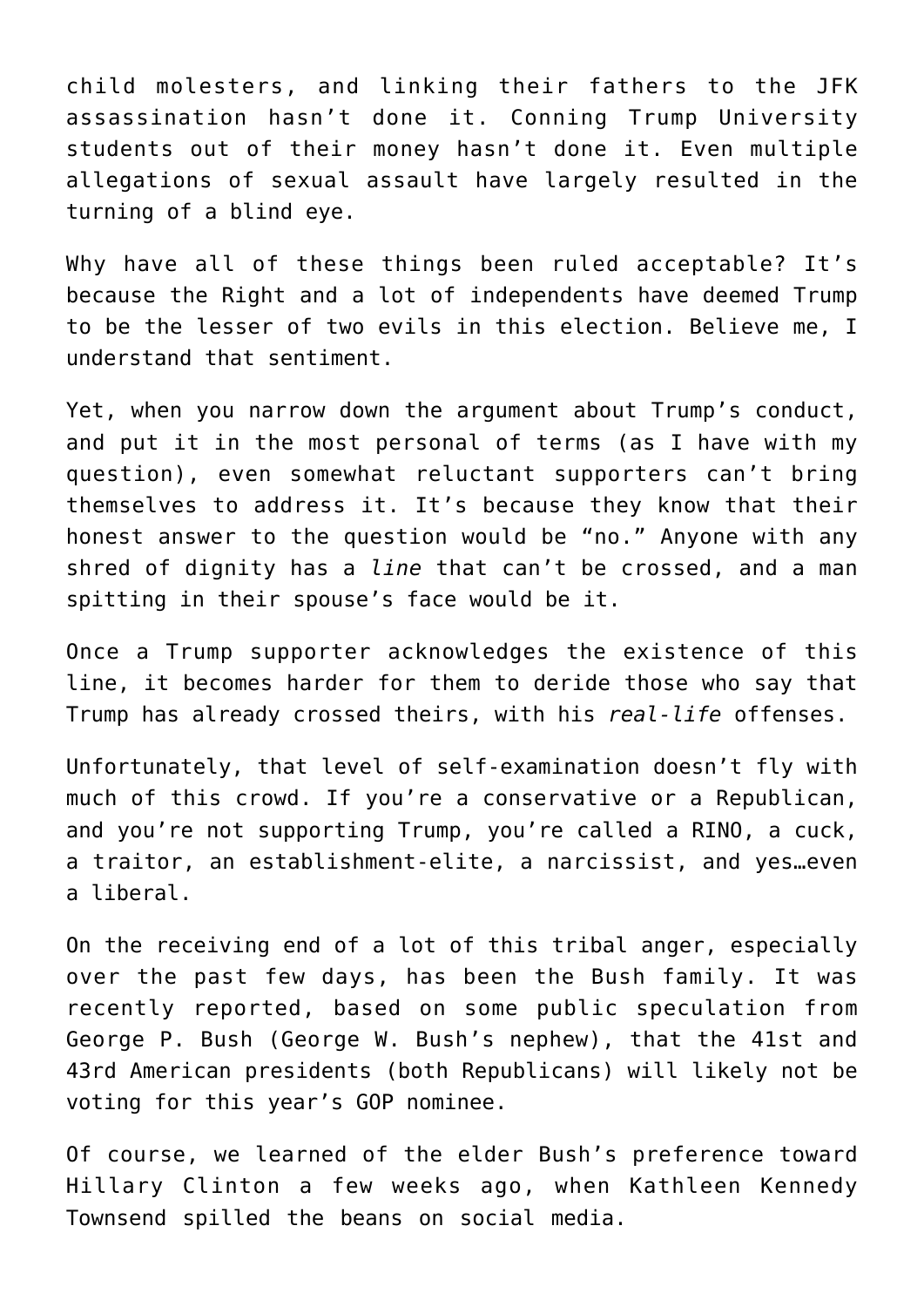A lot of Trump fans have been livid over this, and not just the scores of nameless, faceless individuals hiding behind anonymous social media accounts.

Radio host Laura Ingraham sarcastically [tweeted](https://twitter.com/IngrahamAngle/status/794357744505683968) that it "would be nice if the GOP had a beloved and willing former president to campaign for its nominee in the homestretch."

*Fox Business* host Lou Dobbs [declared](https://twitter.com/LouDobbs/status/794221980002164736) that the Bushes are liberals, and always have been.

On Friday's *O'Reilly Factor*, Bill O'Reilly had trouble fathoming the idea of George W. Bush not voting for Trump.

Speaking to presidential historian, Jon Meacham, O'Reilly said, "I can't imagine, at this point in Hillary Clinton's political evolution, Bush — the younger — pulling that lever for somebody who, as I pointed out in the Talking Points memo…abortion no matter when, for any reason…I just can't imagine it."

Meacham believed it was wrong to assume that Bush would vote for Clinton, just because he wasn't voting for Trump.

O'Reilly stated that he believed it was Trump's treatment of Jeb Bush during the primaries, that was instrumental in the Bush family's decision. He voiced that conclusion again, in the following segment, with former Bush White House Press Secretary, Dana Perino.

Of course, anyone who has observed the Bushes over the years knows that they are incredibly gracious when it comes to how they respond to their detractors and political opponents. George W. and John McCain went through a bitter rivalry back in 2000, and came out of it as friends and mutual supporters. George H.W.'s affection for Bill Clinton, the man who unseated him after one term in the Oval Office, has been as admirable as anything I've seen in American politics.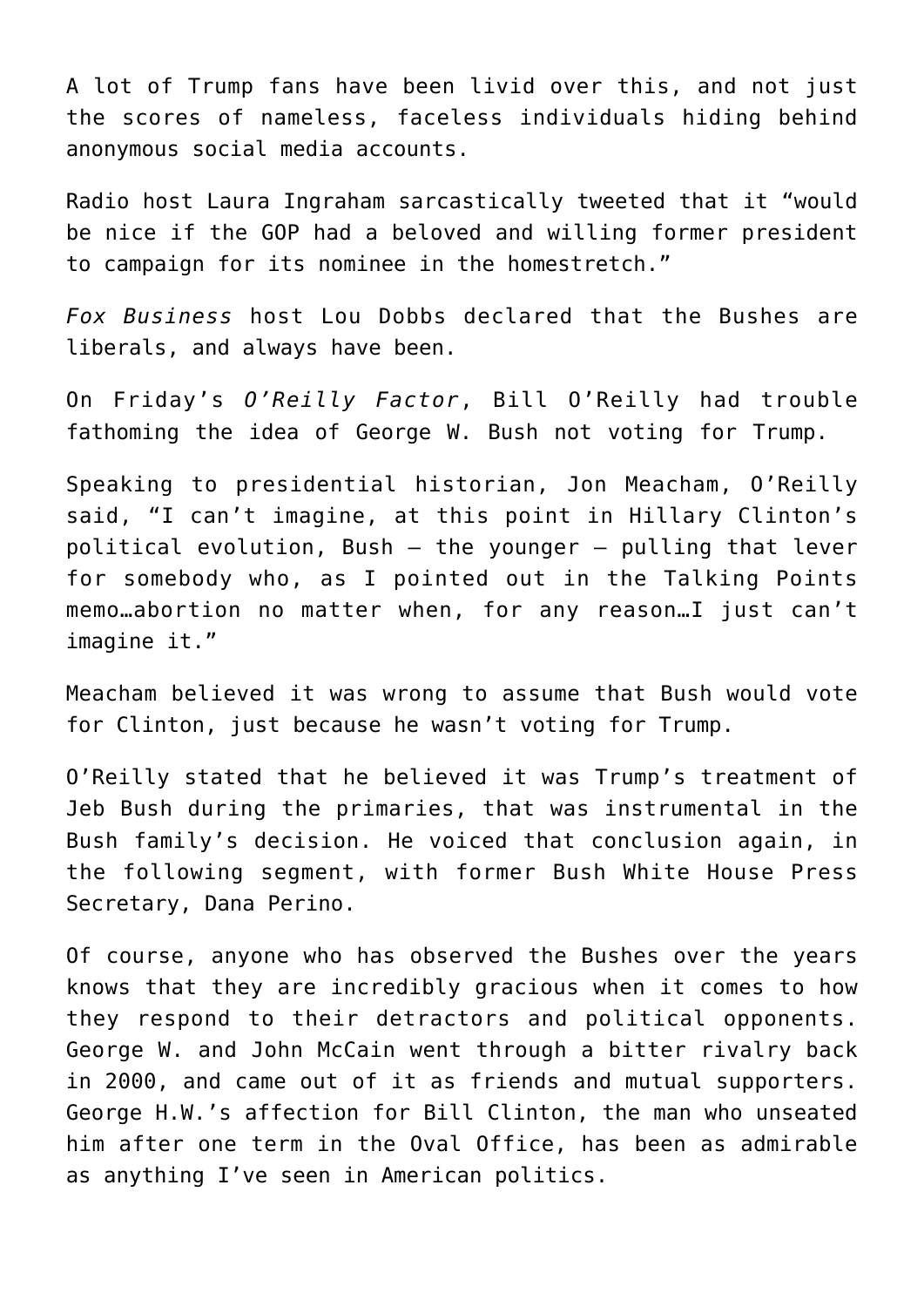But like everyone, the Bushes have a line that can't be crossed. And as both Meacham and Perino eluded to with O'Reilly, that line *wasn't* Trump's harsh treatment of Jeb.

The real answer should be pretty obvious.

If we can all agree that spitting in someone's face is unacceptable, and grounds for political opposition, how can the same not be true for calling someone a *war criminal?*

How can saying that someone "lied" to the world about WMDs in Iraq, and thus sacrificed thousands of American lives for nothing, not be proper justification for withholding support? How can saying that someone knew about the 9/11 attacks beforehand, and was complicit in the murders of thousands of innocent people, not be the ultimate spit in the face?

Back when Michael Moore, Cindy Sheehan, and Code Pink were spewing such garbage, we on the Right understood how patently false, damaging, and utterly disgusting it was. We condemned it. We fought it tooth and nail. Yet, when Donald Trump ran on this very rhetoric in the Republican primary, a decade later, it was admissible to the point that he actually won the party's nomination.

CNN's Jake Tapper tweeted the other day that "it's astounding what's been normalized this election season."

He's right, and I can't think of a better example of it than the notion put forth by Trump fans, that *party loyalty* should compel individuals to relinquish every ounce of their dignity, and support the candidacy of a someone who's essentially accusing them and their family of mass-murder.

It's this kind of sadistic lunacy that drove me out of the Republican party a few months ago. You can only have your face spat in so many times, before you've finally had enough.